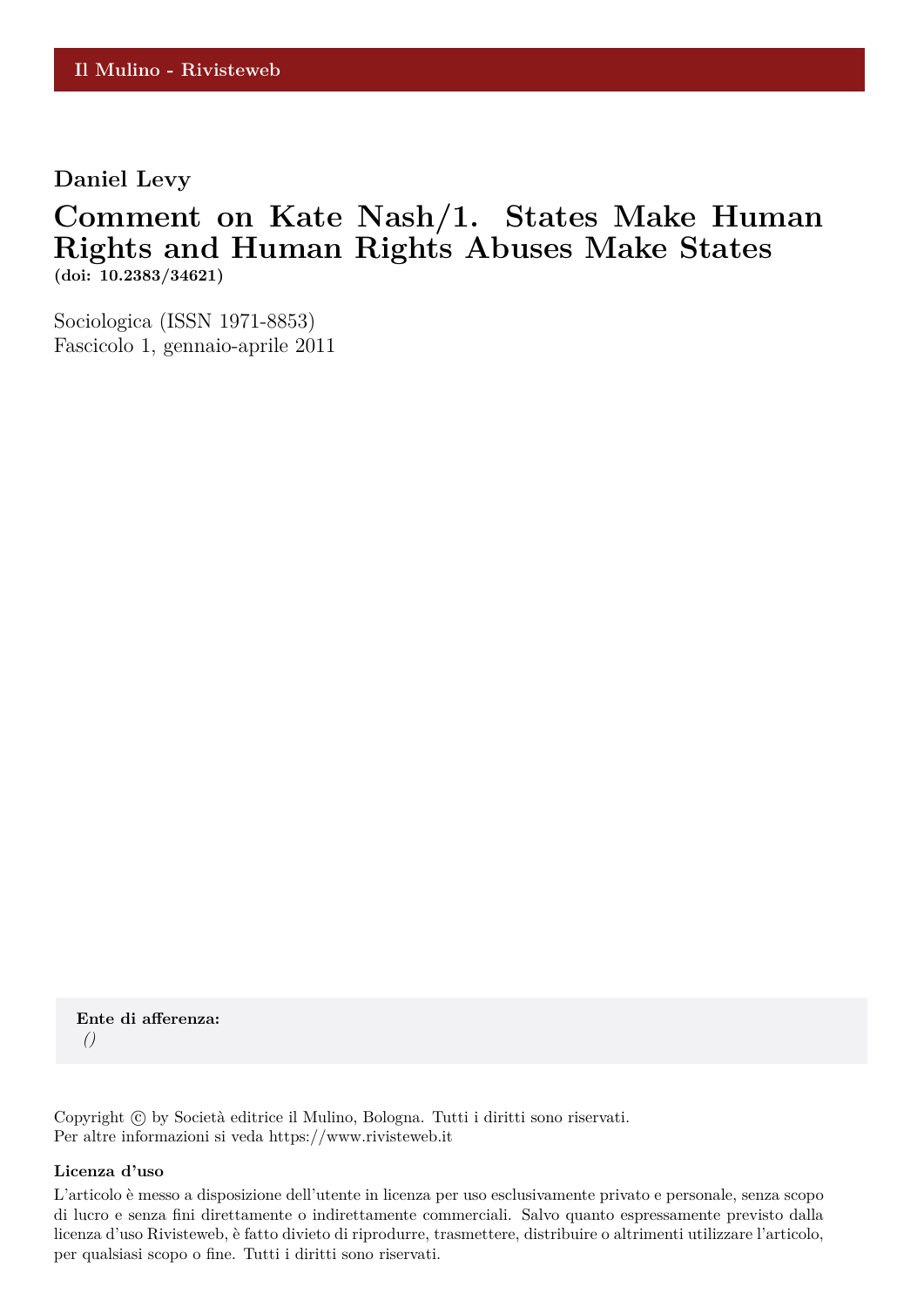# Comment on Kate Nash/1

## States Make Human Rights and Human Rights Abuses Make States

### *by* Daniel Levy

doi: 10.2383/34621

These are exciting times for students of human rights revolutions (not to mention those participating in them). Popular uprisings in Tunisia, Egypt, Libya, and possibly elsewhere demanding regime change are raising expectations of democratization and the attendant materialization of human rights. We hear about the "people's will," "spontaneous calls for rights," and the potential obstacles to reform in the alleged form of cultural and often essentialized attributes (e.g. Islam, tribalism). What all these assertions have in common is that they pay insufficient attention to the opportunities that particular state structures afford democratic outcomes and the concomitant prospects for the realization of human rights.

Kate Nash provides an invaluable and timely corrective by reminding us that the human rights regime remains a state-centric enterprise. She sets out to "explore variations in state formation that are relevant to the institutionalisation of human rights. […] The historically conditioned structures of 'actually existing' states, the social relationships in which they are embedded, the economic resources to which they have access, and the administration of human rights norms in global governance, officials acting in the name of the state secure the conditions of their own positions in particular forms that result in quite different state formations. These differences in elite strategies and state formations are crucial to how human rights activists must orient themselves in order to realise human rights in practice." Considering the proliferation of culturological arguments (e.g. primordial tribalism) and other essentializing features clouding our understanding of whether and how human rights princi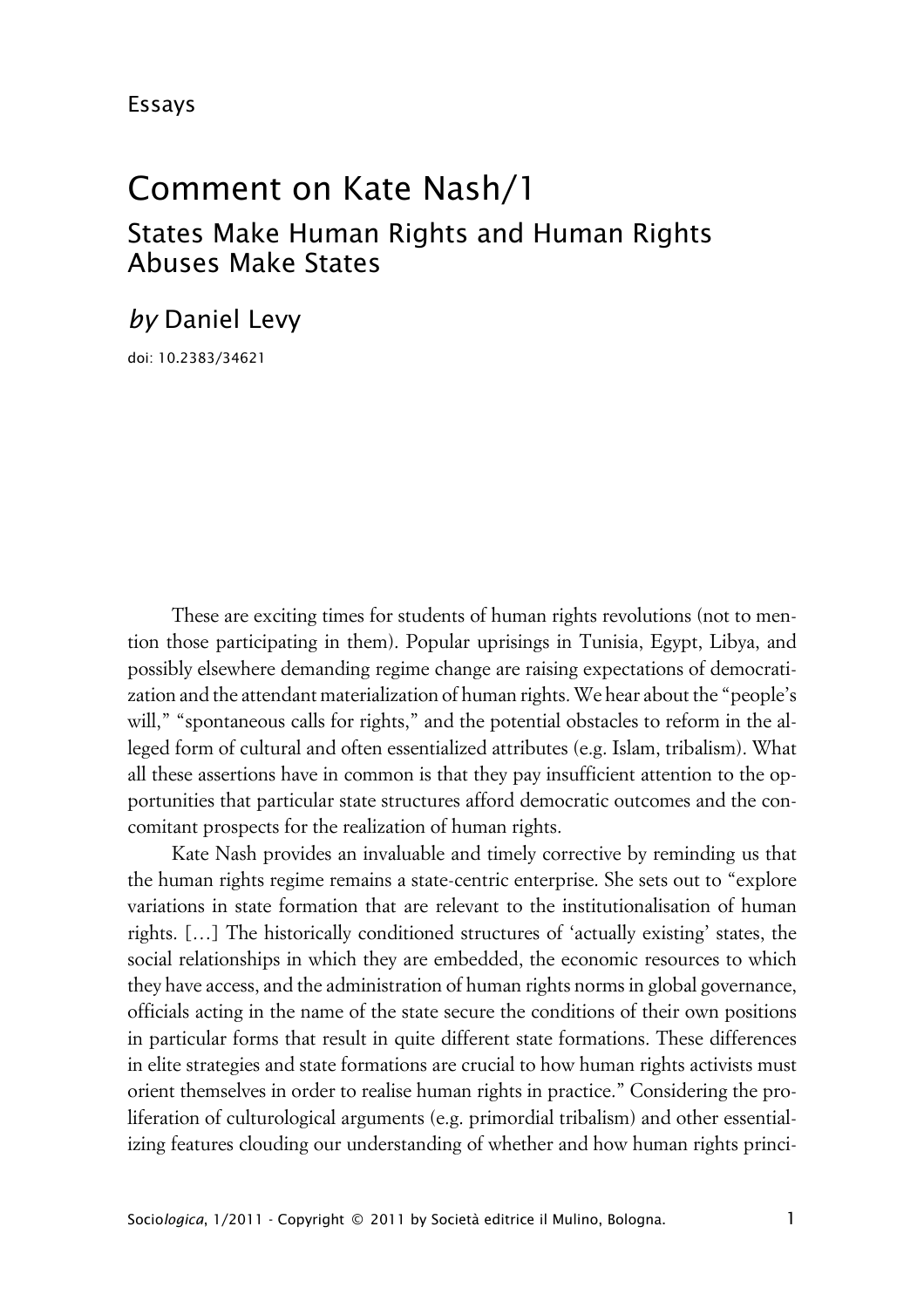ples are integrated into routine politics, Nash's intervention is indispensable. It is not the tribal structures that matter, but the state structures that facilitate or constrain the salience of tribalism.

In the following remarks I heed Nash's state-centered perspective by addressing the balance between specific state structures and the horizon of global human rights expectations. In addition to her suggestive reference to the relational quality of states in their geo-political context, I direct attention to the limitations of juridical frameworks within which the nexus of state and human rights is frequently taken up. At stake is the nature of contemporary sovereignties and more specifically how they differ and depart from the Westphalian model that has long served as an ideational and analytic guidepost. Nash summarizes the state of sovereignty (and the sovereignty of states) as follows: in Europe (and the Northwest) the global human rights regime cosmopolitanizes Westphalian principles, primarily through the incorporation of international law into domestic legal practices and a human rights imperative that itself becomes a prerequisite for legitimate sovereignty [Levy and Sznaider 2010]; in the context of post-colonial states the Westphalian ideal clashes with the limited capacities of the state to implement policies, even when a normative commitment to human rights principles exists. Here the autonomy of the state is limited by the social relationships within which it is embedded. "Postcolonial states were imported into what Partha Chatterjee calls 'cellular societies': extended networks of reciprocal obligations based on 'moral communities' of kinship, caste, or religion (Chatterjee 2004)."<sup>1</sup> A different set of structural obstacles is attributed to predatory states. "What characterises predatory states […] is that elite rule can only be exercised by looting and violence. Ruling elites must control access to wealth in order to pay their political and military allies and they must use violence to prevent rival 'warlords' from seizing the state. In such cases elites use 'sovereignty', international recognition of the official government of an independent state, to use aid and to establish business contracts for their own purposes." Human rights aid becomes an integral part of the "extraversion" by strengthening the ruling elite which is committing human rights violations.

Nash exposes the incompleteness of Westphalian as well as human rights idea(l)s and their actualization. Her typology is a first and necessary step in the right direction and a call for more (conceptual) action encouraging sociologists who study the political viability of human rights to encompass additional state types. To this I would add the diachronic circumstances of transitolo-

<sup>1</sup> We should caution against idealizing the economic viability of "cellular societies" since it is only one facet of the state, in addition to which they are often underwritten by the widespread institutionalization of corruption and patronage.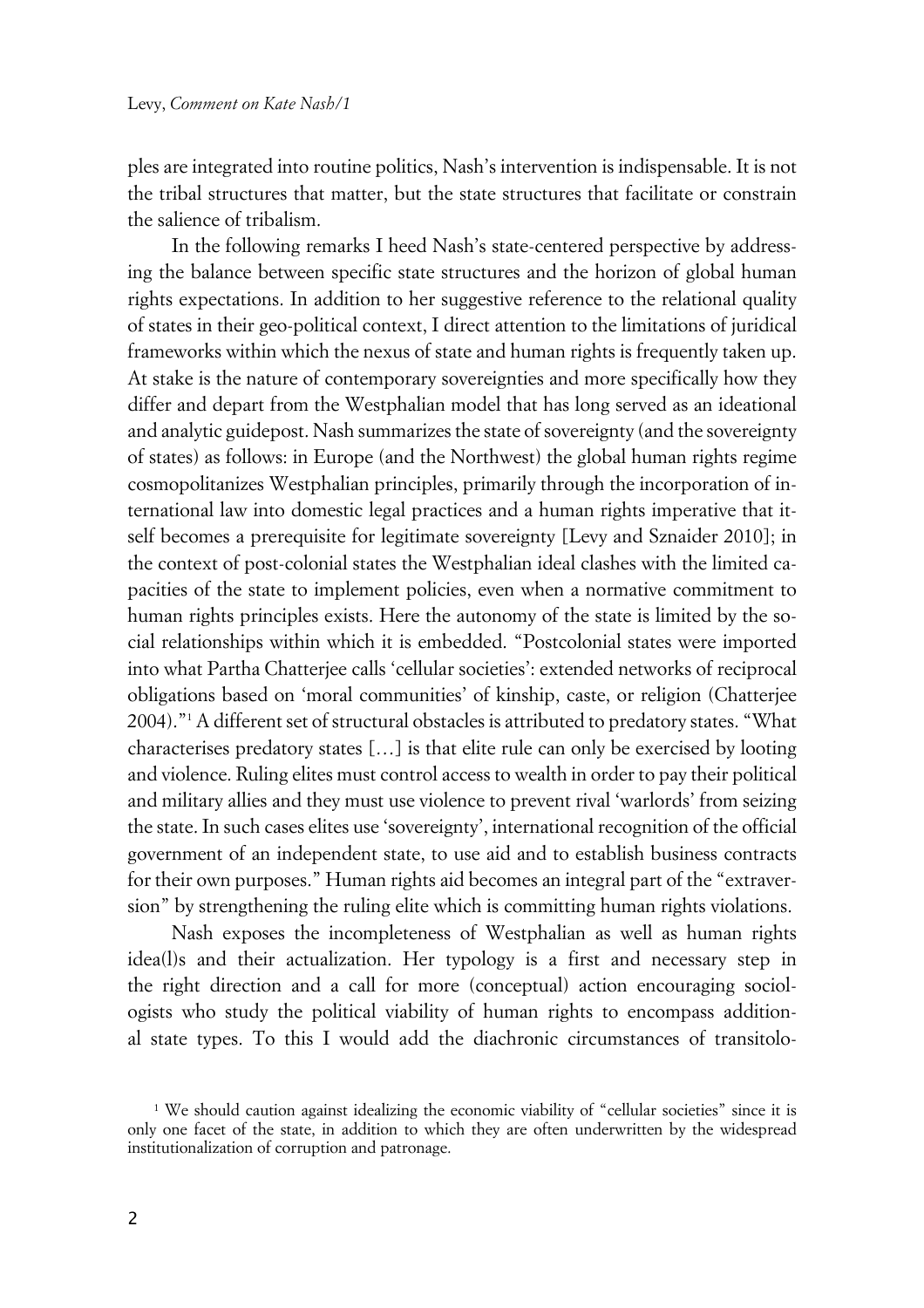gy – i.e. to what extent the incorporation of human rights is plausible in societies emerging from a recent civil war or a dictatorial regime, to name but two possible scenarios. Last but not least, there is little doubt that transnational advocacy groups and global media events can play a significant role in providing normative and organizational space, not only for triggering human rights revolutions, but also for the reorganization of state apparatuses. The mixture of claim making activities about human, political, economic, and social rights in the current wave of revolutions in the Middle East underscores the need for a relational approach.

Nash's critique of the current literature on the state of human rights is directed at the preoccupation with non-state actors and the alleged juridical "trickle down" effects that are assumed or expected, rather than examined. This literature usually mistakes the European origins and the institutionalization of the human rights regime as expected, by deploying human rights and democracy as a set of universal standards mapped onto very divergent set of state-society relations. As such, the recent literature is (unintentionally) reminiscent of an earlier structural vocabulary underwriting universalistic paradigms such as modernization theory or its equally functionalist counterpart dependency theory. Here the path-dependent features of state formation are turned into residual categories whose interpretive significance is subordinated to a presumed teleological course. Faced with continuous state resistance to the implementation of human rights principles, scholars too often explain this as a temporary aberration, a delay or simply a setback from a prescribed trajectory which is imputed with legitimacy. If early sociological theory was the handmaiden of nation-state formation by "spatializing time," once the nation-state becomes a naturalized category in social and political thought we observe a "temporalization of space." The latter "refers to a mode of explanation that conceives of the difference between two phenomena as a temporal gap. […] [providing it] with a temporal index, making it possible to study nations and their histories on a timeline of historical development" [Conrad 2010, 174]. Consequently, the failure to democratize is discussed by stipulating that the eventual adoption of democracy, which has become a global codeword with an ensuing purchase on legitimacy, will eventually lead to the incorporation of human rights.

A good example of temporal indexing is apparent in the literature that addresses the diffusion of international human rights principles into national law and the juridification of politics in general. To be sure, the extra-legal dimensions of law shaping norms of acceptability remain vital. The legal field operates not only as a site of adjudication but also as a source of socialization that confers legitimacy, conceivably establishing taken-for-granted norms thus producing the circum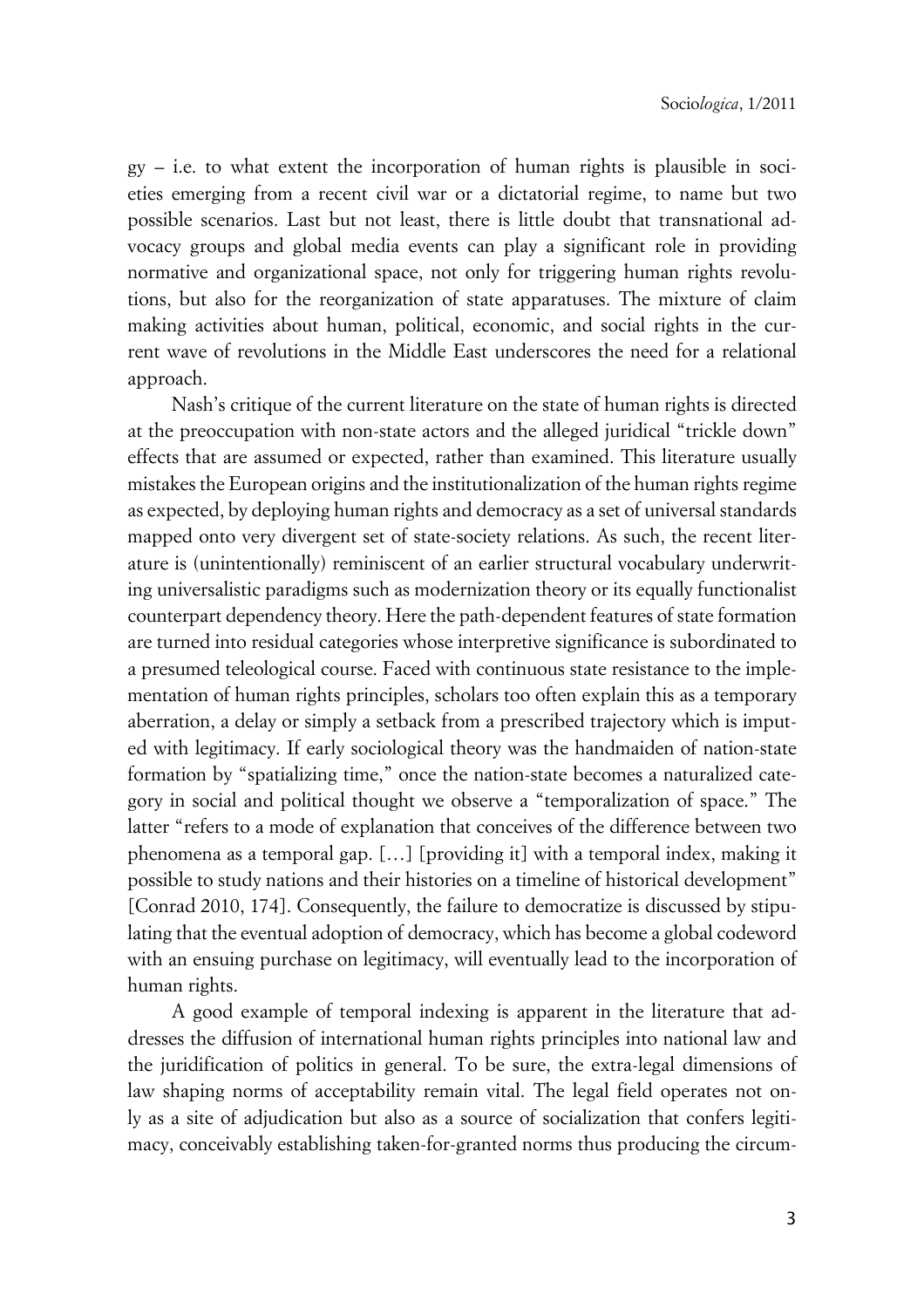stances under which judiciaries carve out relative autonomy. The incorporation of human rights legislation is circumscribed, among other things, by discursive shifts and power constellations within states indicating the structural opportunity structures for substantive forms of relative autonomy and localization, that is, particular political cultures delineating how the local appropriation of global legal scripts takes place.

However, the critique of legalism is not merely that it is largely confined to Europe and the Northwest, rather it extends to the equally questionable legal fetishization that tends to render law into a causally privileged realm. Aside from the problematic issue of the relative autonomy of the judiciary, the legal field also has its own logic which limits many of the virtues associated with it. John Hagan and Ron Levi [2007] have pointed out that the recent "legal turn" in the human rights literature underestimates the political foundations of law and its narrow operations as a professional field. They are concerned with the unintended consequences arising from the perception of human rights as "justiciable, legally actionable, and formally criminalized. [...] [emphasizing] how arenas such as law are developed and promoted through sets of actors, constraints, and embedded norms" [*ibidem*, 373]. Here the diffusion of human rights tends to be subjected to the logics that constitute the professional and symbolic boundaries of a field, in this case the legal one. Such unintended consequences can also result from successful legal institutionalization: namely it can contribute to the de-legitimization of those who do not speak with reference to legal arguments, let alone act outside judicial avenues. "The result may further be a restricted historical record that is contemplated and produced with law already in mind, and in which heterodox questions of inequality or politics are ignored or devalued – a record that may be contested or supplemented in other (often informal) sites, but that is equally stamped with the veneer of being official and authoritative" [*ibidem*, 374]. Paradoxically, then the need for relative autonomy as a prerequisite for the successful internalization of the human rights regime, can turn into its main limitation.

Nash's call to disaggregate the state by considering the relative autonomy of its political branches (especially the judiciary) and by situating it within a relational framework that is attentive to both domestic state structures and geo-political circumstances remains incisive. The (re)introduction of the concept of relative autonomy yields a significant analytic surplus. Its value could conceivably be enhanced by adding the distinction between infrastructural and coercive powers [Mann 1984], providing an important differentiation for the kind of internal autonomy Nash expounds on. The relational component of Nash's argument could be further complemented through the incorporation of different scales including the local, the regional,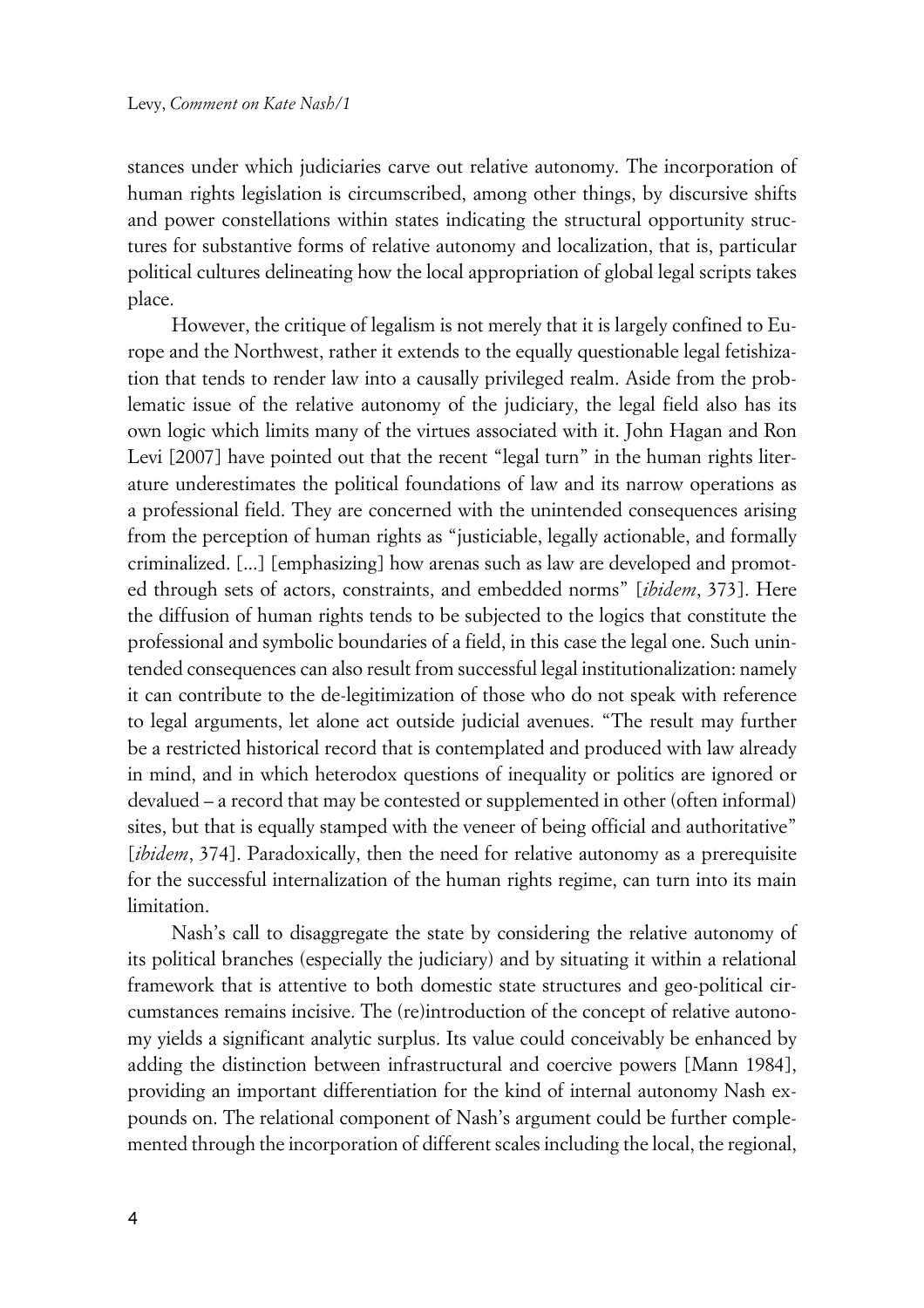the national, and the global [Sassen 2006; Halliday 2009]. The regional, for instance, often takes a backseat to presumptions of globality, when in effect the majority of human rights transformations and "justice cascades" have taken place in regional contexts [Sikkink and Walling 2006].

Let me end on an optimistic note, if only because it is intellectually more challenging, and return to the Middle East. One of the main points that Hafner-Burton and Tsutsui [2005] make is that by signing up to human rights treaties states are opening a certain discursive space for civil society that otherwise did not exist. Rather than dismissing human rights as mere window dressing, they observe a paradox of empty promises which can, under certain circumstances, become socially, cultural, and politically consequential. It may very well explain the initial success of the recent popular uprisings. However, Nash persuasively shows and cautions us that post-revolutionary human rights goals will only materialize if state structures themselves are reformed.

#### **References**

Chatterjee, P.

2004 *The Politics of the Governed: Reflections on Popular Politics in Most of the World.* New York: Columbia University Press

Conrad, S.

- 2010 *The Quest for the Lost Nation. Writing History in Germany and Japan in the American Century*. Berkeley: University of California Press
- Hagan, J. and Levi, R.
- 2007 "Justiciability as Field Effect: When Sociology Meets Human Rights.'' *Sociological Forum* 22: 372-380.

Halliday, T.

- 2009 "Recursivity of Global Normmaking: A Sociolegal Agenda." *Annual Review of Law and Social Science* 5: 263-289.
- Hafner-Burton, E.M. and Tsutsui K.
- 2005 "Human Rights in a Globalizing World: The Paradox of Empty Promises.'' *American Journal of Sociology* 110: 1373-1411.

Levy, D. and Sznaider, N.

2010 *Human Rights and Memory*. Philadelphia: Penn State University Press.

Mann, M.

1984 "The Autonomous Power of the State: Its origins, Mechanisms, and Results." *Archives européenes de sociologie* 25: 185-213.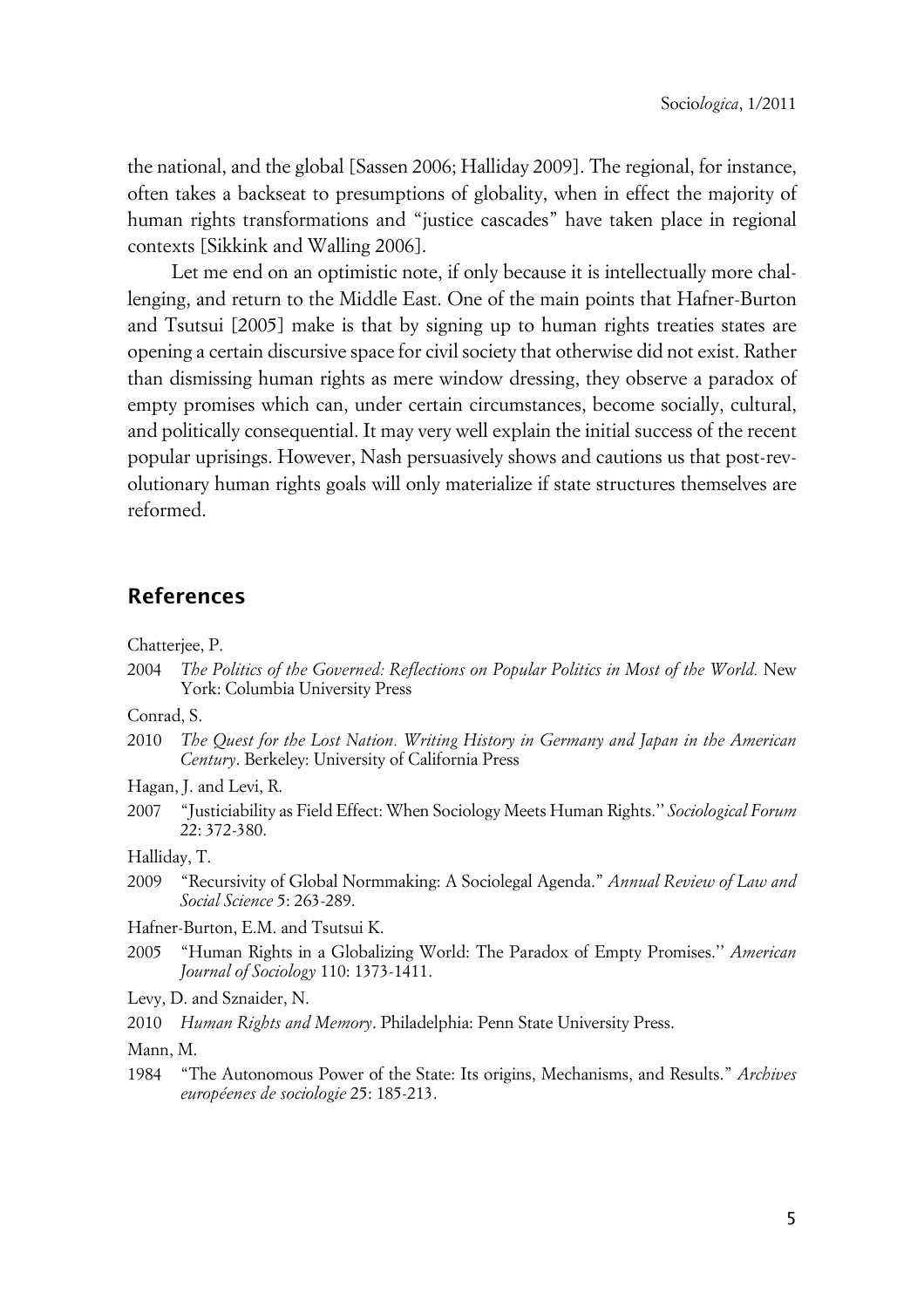Sassen, S.

2006 *Territory, Authority, Rights: From Medieval to Global Assemblages*. Princeton: Princeton University Press.

Sikkink, K. and Walling, C.B.

2006 "Argentina's Contribution to Global Trends in Transitional Justice." In *Transitional Justice in the Twenty-First Century, Beyond Truth versus Justice*, edited by N. Roht-Arriaza and J.Mariezcurrena. New York: Cambridge University Press.